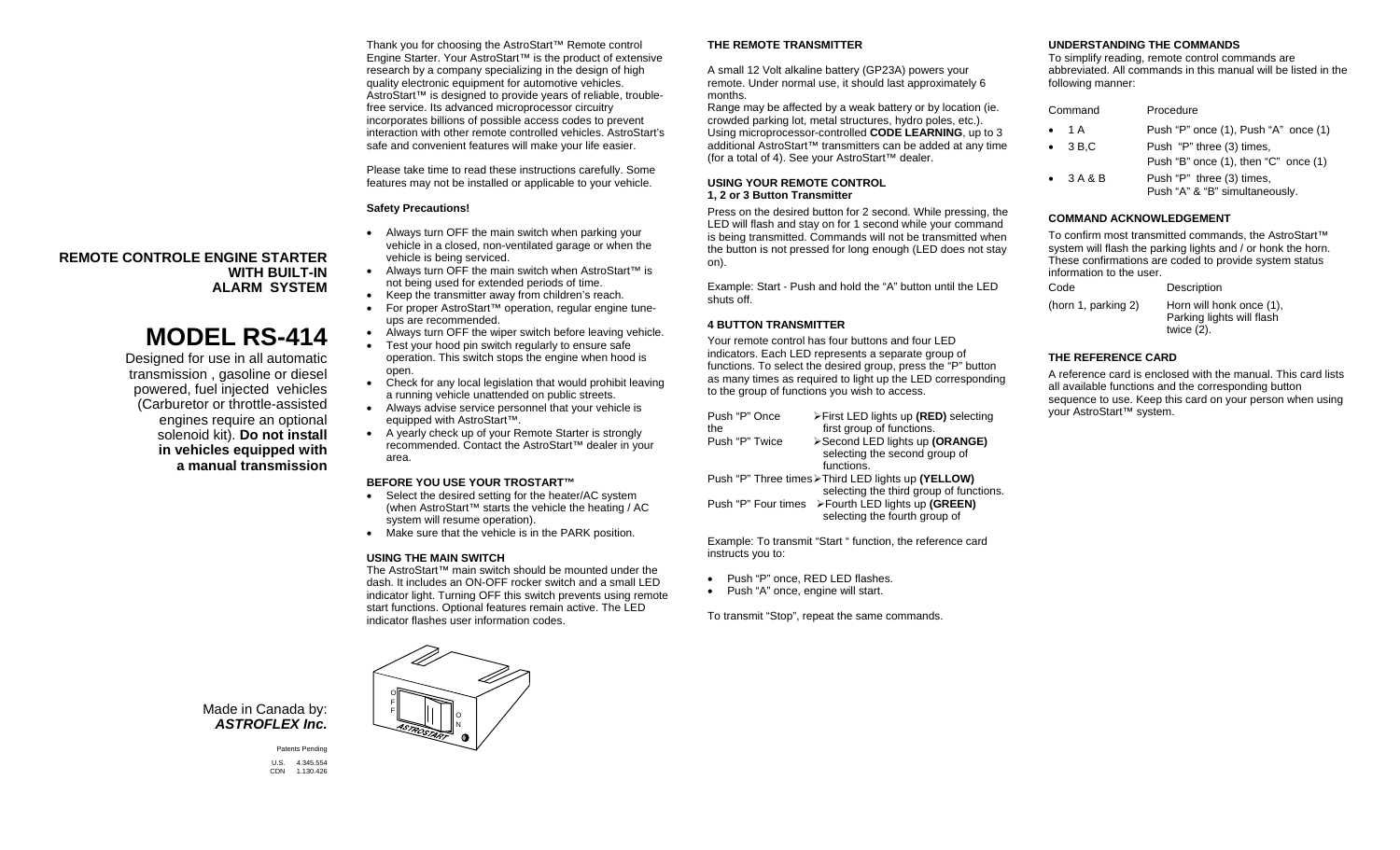# **RS-414 COMMAND CODES**

|            | <b>PRESS DESCRIPTION</b>                | <b>ACKNOWLEDGE</b>         |
|------------|-----------------------------------------|----------------------------|
|            |                                         |                            |
| 1A         | Start or stop vehicle (continuous mode) | park lights flash          |
| 1B         | Lock & arm without siren chirp          | park lights flash          |
|            | (dome light OFF)                        |                            |
| 1C         | Unlock & disarm without siren chirp     | park lights flash          |
|            | (dome light ON)                         |                            |
| 2A         | Start /only with horn acknowledge       | park lights flash, (horn)  |
|            | (continuous mode)                       |                            |
| 2B         | Lock without arming                     | park lights flash          |
|            | (dome light OFF)                        |                            |
| 2С         | Release trunk Unlock and disarm         | park lights flash, (siren) |
|            | (dome light ON)                         |                            |
| ЗA         | Start/stop, with rear defroster ON      | park lights flash          |
|            | (continuous mode)                       |                            |
| ЗB         | Lock and arm with siren chirp           | park lights flash, (siren) |
| ЗC         | Unlock and disarm with siren chirp      | park lights flash, (siren) |
| 3AA        | Horn joke<br>Roll windows down          | horn 7 honk                |
| 3AB<br>3AC |                                         |                            |
| 3BA        | Utility output ON<br>Roll windows up    |                            |
| 3BC        | Auxiliary output #1 ON/OFF Toggle       |                            |
| 3CA        | Utility output OFF                      |                            |
| 3CB        | Auxiliary output # 2 ON/OFF Toggle      |                            |
| 3B&A       | Temporarily disable internal            | park lights flash          |
|            | shock sensor & supplementary sensor     | (4 times)                  |
| 3C&B       | Valet mode ON/OFF toggle                | Led $solid = ON$           |
| 4C         | Activate/deactivate low temperature     | park lights flash          |
|            | mode without horn acknowledge           |                            |
| 4A         | Status LED                              | LED                        |
| 4B         | <b>Status Tails</b>                     | LED, Park lights           |
| 4C         | Activate/deactivate low temperature     | park lights flash          |
|            | mode without horn acknowledge           |                            |
| 4AA        | Car Finder, toggle horn ON/OFF          | park lights flash, horn    |
|            | without arming or disarming alarm       |                            |
| 4BB        | Number of remote                        | park lights flash, horn    |
| 4CC        | Activate/deactivate low temperature     | park lights flash, horn    |
|            | mode with horn acknowledge              |                            |
| 4A&B       | Disable shock sensors                   |                            |
|            |                                         |                            |

1B,1C are interchangeable with 3B,3C see "User Programming codes U2 CC CHIRP NORMAL and U2A CHIRP INVERT

# **COMMANDS**

#### **START OR STOP (1A)**

This is the most common command. To start the engine by remote, enter 1A (horn: 0, parking lights: 1). The AstroStart™ automatically adjusts the cranking cycle to match your vehicle requirements. Proper operation is acknowledged by (horn: 0, parking lights: 2).

**TO STOP** the engine, enter same sequence again (1 A).

## **START WITH A HORN ACKNOWLEDGMENT (2 A)**

This command is used when you can not see the vehicle, the vehicle horn will sound when the engine has been successfully started. Enter 2 A, the system will confirm receiving the command (horn: 1 parking lights: 1). The AstroStart™ will start the engine. To confirm that the engine is running, another acknowledgment signal follows (horn: 2, parking lights: 2).

## **START WITH REAR DEFROSTER (3A)**

This command is used to activate the rear window defroster when starting by remote. Enter 3A (horn: 0, parking lights: 1, siren: 0,). The AstroStart™ will start the engine and will activate the Rear Window Defroster for 8 minutes (if this option is connected).

## **ENGINE RUN TIME**

The engine will shut off automatically after the chosen run time has expired. The parking lights will remain lit while the engine is running by remote. **Note**: Run time is programmable (the factory preset is 15

minutes). See the User Programming section.

#### **WHEN YOU GET IN YOUR VEHICLE...**

When entering your vehicle, do not touch brake pedal (this will shut the engine off). Turn the ignition key to the RUN position. Drive away as usual AstroStart™ will shut OFF by itself. The optional starter kill connection (see your dealer) prevents accidental starter grinding if key turned to **START** position while the engine is already running by remote control.

## **WHAT STOPS THE ENGINE?**

For your safety, the engine will stop and/or will not start if:

- The transmitter sends the STOP (1A) command.
- The hood is opened.
- The brake pedal is depressed.
- The transmission is shifted out of the PARK or NEUTRAL positions.
- The engine over-rev's.
- The main switch is OFF.
- The optional high temp/low oil pressure sensor is triggered.
- The optional alarm system has been triggered.

## **IF ENGINE DOES NOT START....**

If your ASROSTART™ is not successful in starting the engine on the first try it will wait a few seconds and try again (up to two more times, as set by the dealer). If the engine does not start after several attempts the system will shut off and wait for the next command.

If starting the engine remains unsuccessful enter:

**4A** The main switch **LED** flashes to show a start failure code by repeating a certain number of double blinks.

**4B** The **Tail lights** flashes to show a start failure code by repeating a certain number of double blinks.

#### **RS-414 STARTS FAILURE CODESBLINKS REASON FOR FAILURE TO START**

#### 1 Stopped by transmitter

- 2 Stopped when brake pedal was pressed
- 3 Stopped when AstroStart™ alarm tripped
- 4 Stopped due to low or undetectable engine RPM
- 5 Hood is open
	- 6 Transmission not in park/neutral
	- 7 Ignition key is in the ON position
	- 8 AstroStart™ disable switch is in the OFF position
	- 9 Engine run time has ended
	- 10 Engine cranked but refused to start 11 Tach signal is present; engine is probably already running
	- 12 Engine RPM was too high (over 3000 RPM)
	- 13 Engine refused to start after all attempt
	- 17 Problem detected on (high engine temperature) input
	- 18 Diesel glow plug failed to turn off within 30 seconds (Diesel only)
	- 19 Module internal error

# **CONTINUOUS MODE**

## **(1 A, 2A OR 3A WHEN ENGINE RUNS MANUALLY)**

In the Continuous Mode you are able to leave your engine running after removing the key from the ignition (only when the vehicle has been started using the ignition key). This is a convenience feature that allows you to leave the vehicle for short periods of time while the climate controls and engine remain active. Enter 1A or 2A while engine is running or 3A to activate Rear Window Defroster option . The parking lights will turn ON, the engine will keep running for the chosen run time. Remove the ignition key, exit your vehicle and lock all doors. The steering column will remain locked and all security features remain active .

## **LOW TEMPERATURE MODE (SENTINEL)**

The Low Temperature mode enables AstroStart™ to run the engine **AUTOMATICALLY** for the programmed run time when the engine block temperature falls below -15ºC (5º F)\*. All normal shut off devices (brake pedal, hood, etc...) will shut the vehicle off. Turning the ignition key to RUN, depressing the brake pedal, or starting by remote deactivates the Low Temperature Mode.

\* Activation temperature is programmable (the factory preset is -15ºC). See the "User Programming" section.

### **LOW TEMPERATURE MODE WITHOUT HORN ACKNOWLEDGMENT (4 C)**

- To activate, enter 4 C (horn: 0, parking lights: 1).
- To deactivate, enter 4 C again (horn: 0, parking lights: 2).

The AstroStart™ will acknowledge (horn: 0, parking lights: 3) if for some reason this command cannot be executed (i.e. hood left open) check the "Start Fail Code "by pressing 4A or 4B refer to "(If the engine does not start").

#### **LOW TEMPERATURE MODE WITH HORN ACKNOWLEDGE (4 C, C)**

- To activate, enter 4 C, C (horn: 1, parking lights: 1).
- To deactivate, enter 4 C, C again (horn: 2, parking lights: 2).

The AstroStart™ will acknowledge (horn:3, parking lights:3) if for some reason this command cannot be executed (i.e. hood left open) check the "Start Fail Code "by pressing 4A or 4B refer to "(If the engine does not start").

## **CAR FINDER (4 A,A)**

When this command is entered (4 A,A) the system will react by sounding the vehicle horn and flashing the parking lights. This feature is used to locate your vehicle (in a busy parking lot etc..) To stop the Car Finder mode press (4 A,A) again. The alarm will remain armed.

**Note:** The duration of this feature is programmable (factory preset is 60 seconds). See the "User Programming" section

## **STOPPING THE ALARM WITHOUT DISARMING (4A,A)**

If fore some reason the AstroStart™ alarm has been triggered, you can stop it without disarming the alarm by entering 4A,A.

## **MUSICAL HORN (HORN JOKE, 3 A,A)**

The horn will play on of the four (4) pre-programmed melodies.

## **NUMBERS OF TRANSMITTERS (4B,B)**

This command is used to indicate how many transmitters are programmed for your system. Enter 4B,B. For each programmed transmitters, the horn will sound once.

or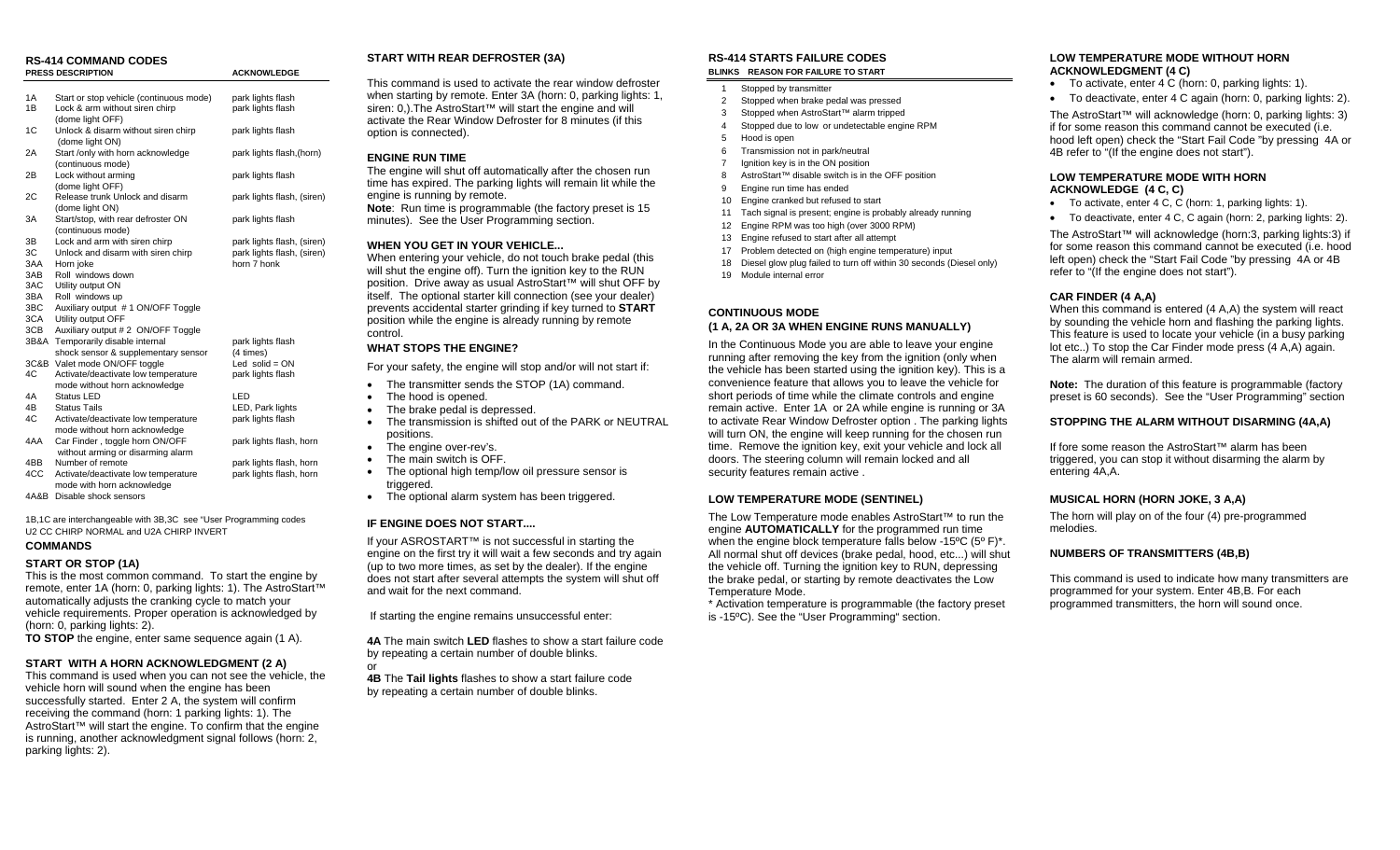## **THE AstroStart™ ALARM SYSTEM**

 The AstroStart™ RS-414 alarm system protects your vehicle and its content by monitoring all doors, the hood and the ignition. It is also equipped with a starter kill, and an integrated shock sensor. Optional sensors can be added for better protection (i.e.. motion detectors). Your RS-414 also includes a warning buzzer to discourage possible intruders. This feature is especially useful when the main switch LED cannot be seen (when using a car cover, etc...)\*\* A repeated beep is heard as far as six feet away from the vehicle while the system is armed.

If something or someone hits your vehicle, the integrated shock sensor will activate a warning by sounding the vehicle horn. If the vehicle is hit repeatedly or the impact is greater, the sensor will trigger the alarm.

\* This feature is programmable (the factory pre-set is "Pre Shock On"). Refer to the "User Programming" section.

\*\* This feature can be switched ON/OFF (the factory preset is "ON"). Refer to the "User Programming" section.

## **WHEN THE ALARM IS TRIGGERED IT WILL:**

- Stop the engine and prevent it from starting until the system is disarmed.
- Flash the parking lights.
- Flash the vehicle horn.
- Sound the siren.

 After the alarm duration the system will rearm automatically. If any of the protected zones remain violated (door left open, etc....) the alarm will arm and bypass the zone.

## **ARMING / DISARMING METHODS**

 There are two different ways to operate the alarm system: The active and passive modes differ in the way you can arm and disarm the alarm.

In the **ACTIVE MODE**, only the remote transmitter can arm or disarm the alarm.

In the **PASSIVE MODE**, the system arms and disarms automatically after an exit or entry delay. Arming and disarming by remote is also possible in this mode, doing so disable entry and exit delays.

**Note:** This feature is programmable (the factory preset is "Active"). See the "Users Programming" section.

## **ACTIVE MODE**

**Lock Doors And Arm With Siren Acknowledge (3 B)**  (horn: 0, parking lights: 1, siren: 1) **Lock Doors And Arm Without Siren Acknowledge (1 B)**  (horn: 0, parking lights: 1, siren: 0**)** 

This command locks all doors, and arms the alarm. The main switch LED will flash "code 1" to indicate armed status. When arming, the AstroStart™ also bypasses any zone that shows a violation (i.e. .:hood left open). The horn and parking lights will acknowledge (horn: 1, parking lights: 1, optional siren:0).

To identify the zone violation ,enter 4A or 4B, refer to the "What Can Trigger The Alarm "section.

Once corrected (i.e. hood closed), the AstroStart™ will acknowledge (horn: 1, parking lights: 1, siren: 0).

**UNLOCK DOORS AND DISARM WITH SIREN ACKNOWLEDGE (3 C)**  (horn: 0, parking lights: 2, siren: 2) **UNLOCK DOORS AND DISARM WITHOUT SIREN ACKNOWLEDGE (1 C)**  (horn: 0, parking lights: 2, siren: 0)

This command will unlock all doors, and disarms the alarm. The LED stops flashing.

If the alarm is triggered during your absence, the AstroStart™ will acknowledge by (horn: 2) when your disarm the alarm. If you wish to know the nature of the violation, enter 4A or 4B, refer to the "What Can Trigger The Alarm "section.

## **PASSIVE MODE**

## **TO ARM PASSIVELY**

The system automatically arms when you turn OFF the ignition key and leave your vehicle as you would normally. The system will arm 20 seconds after last door is closed. There is no confirmation by the AstroStart™ ( parking lights 0,

 horn 0). The LED will flash code 1 to indicate armed status. The doors will lock automatically when the system arms (optional)\*. Opening any door during the exit delay restarts the delay after the door is closed again. When arming passively, the AstroStart™ will bypass any zone that shows a violation (ex. hood left open). The horn and parking lights will acknowledge five (5) seconds after last door is closed (horn: 1, parking lights: 1, siren:0). To know the nature of the violation, enter 4A or 4B refer to the "What Can Trigger The Alarm "section. Once the situation is corrected (ie. hood closed) another acknowledge signal will be sent (horn: 1, parking lights: 1, siren: 0)

\* This feature is programmable (the factory preset is OFF). See the "Users Programming" section.

## **TO DISARM PASSIVELY**

When the alarm has been armed passively, disarm by turning ignition key to the RUN position before the end of a 30 second entry delay (or 15 seconds, dealer programmable). If the ignition key is not put in the RUN position within 30 seconds (or 15 seconds) of opening the first door, the alarm will trigger (horn: 1, parking lights: 1, siren: 1). If this happens shut the alarm off by turning the ignition key to the RUN position or entering (1 C) on the transmitter.

\* Entry delay time is programmable (the factory preset is 30 seconds). Refer to the "User Programming" section."

# **TO ARM ACTIVELY BY REMOTE (1 B, OR 3 B)**

Arming by remote in the passive mode is possible. Entry and Exit delays are cancelled and alarm operation is the same as when in active mode. Disarming by remote is then necessary (for further details, refer to "Active mode" section). The following combinations are possible in passive mode:

- arm and disarm passively
- arm passively and disarm actively (with the transmitter)
- arm and disarm actively (with the transmitter)

# **AUTOMATIC RE-ARMING**

Your AstroStart™ alarm system includes an Automatic Rearming feature. If the system is triggered while you are away from the vehicle it will automatically re-arm after going through the alarm cycle.

Note: The alarm system will rearm automatically, when disarming by remote control in the Passive Mode. If your system also includes a dome light activation upon disarm feature the rearm time will be extended to approximately 35 seconds.

## **LOST OR BROKEN REMOTE CONTROL**

If you have lost or broken your remote control and the alarm system is armed:

- Open the door, the alarm will be triggered, In less than 5 seconds, turn ignition key to "ON" position (not "START") Then you have 10 seconds to remove the key, exit your
- vehicle and close all doors.
- After 15 seconds the alarm will stop, but remain armed for 5 minutes.
- After 5 minutes, the horn, parking lights, and siren will acknowledge 4 times. You will then be in the Passive Mode. See the section on "PASSIVE MODE" for more information.

**Ask your AstroStart™ dealer to repair or replace your transmitter as soon as possible.** 

## **WHAT TRIGGERED THE ALARM?**

The alarm will store the last zone which triggered the alarm. Refer to the Infraction Code Description" chart for proper zone description.

## **RS-414 ALARM INFRACTION CODES**

## BLINKS ALARM CONDITION

- 1 Normal operation. Alarm is armed.<br>2 Door was opened
- 2 Door was opened<br>3 Hood was opened
- 3 Hood was opened<br>4 Internal shock seni
- 4 Internal shock sensor was tripped<br>5 Inpition key was ON (only in active
- 5 Ignition key was ON (only in active arming mode)<br>6 Other sensor input was tripped
- Other sensor input was tripped.

# **VALET MODE**

This mode allows you to completely deactivate the AstroStart™ alarm. This is necessary when taking your car in for repairs or when leaving it with a parking attendant. It is impossible to arm the alarm when in this mode.

# **ACTIVATING VALET MODE**

**(3 C&B)** ( alarm deactivated) When valet mode is active the main switch LED remain lit.

# **DEACTIVATING VALET MODE**

**(3 C&B when LED is solid)** ( alarm available) The alarm return to normal operation, and LED shut off.

# **VEHICULE STATUS WARNING (PROTECTION INPUT)**

An optional feature (see your dealer) can warn you if the keys are left in the ignition, or if the headlights have been left on. The horn will sound 3 times. For example, if this input is used as a headlight sensor, when activating the alarm you will get a warning that your headlights have not been turned OFF.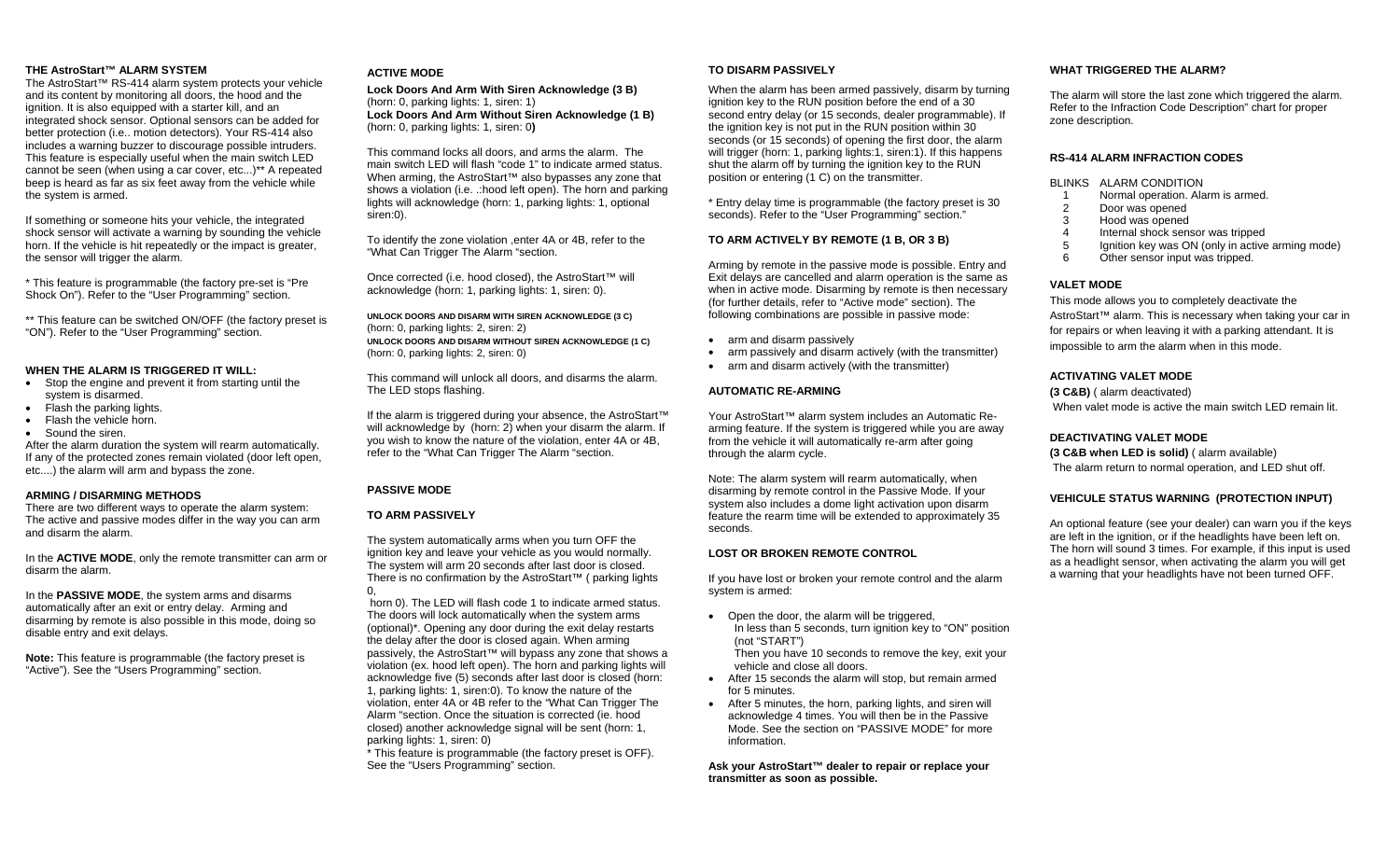## **DOOR LOCKING AND UNLOCKING**

This optional interface allows you to control by remote several vehicle electrical system options. This interface is optional and will require the purchase of additional equipment (see your dealer). The following systems can be controlled:

- Electronic door lock system.
- Electronic trunk/hatch release.
- Interior light.

## **COMMANDS**

## **LOCK AND ARM WITH SIREN ACKNOWLEDGE (3 B)** ♥

This command locks all doors and arms the AstroStart™ alarm. (horn:0, parking lights:1, siren:1).

# **LOCK AND ARM**

# **WITHOUT SIREN ACKNOWLEDGE (1 B)** ♥

This command locks all doors and arms the AstroStart™ alarm. The alarm siren remains silent. (horn:0 , parking lights: 1, siren: 0).

# **UNLOCK AND DISARM**

## **WITH SIREN ACKNOWLEDGE (3 C)** ♥

To unlock all doors and disarm the AstroStart™ alarm. (horn: 0, parking lights: 2, siren: 2).

# **UNLOCK AND DISARM,**

# **WITHOUT SIREN ACKNOWLEDGE (1 C)** ♥

This command unlocks all doors and disarms the AstroStart™ alarm. The optional alarm siren remains silent. (horn:0, parking lights:2, siren:0).

♥ Commands 1B and 1C are interchangeable with 3B and 3C by programming, refer to "User Programming" section.

## **LOCK, WITHOUT ARMING (2 B)**

To lock all doors without arming the alarm. (horn:0 , parking lights: 1, siren:0)

## **OPEN TRUNK, UNLOCK AND DISARM WITH SIREN ACKNOWLEDGE (2 C)**

This command unlocks all doors, disarms the AstroStart™, and releases the trunk with a siren acknowledge (horn: 0, parking lights: 2, siren: 2)

## **AUXILIARY OUTPUTS (3BC and 3CB)**

Connection of this output is optional and is highly flexible to adapt to various needs. Consult your local AstroStart™ dealer for typical applications.

## **SUPPLEMENTARY OUTPUTS (3AB and 3BA)**

These outputs have been created to activate a power window module. Enter 3 AB to open windows, and 3 BA to close windows. The AstroStart<sup>™</sup> alarm will automatically close the windows when alarm is activated (1B or 3B command) or when alarm is triggered.

# **UTILITY OUTPUTS (3 AC AND 3 CA)**

This output may be used to control almost anything inside your vehicle, i.e.: turn the radio ON/OFF, or other things such as lights etc...)

# **TEMPORARILY DISEABLE SHOCK SENSORS (3B&A)**

This command disable all shock sensors. (horn: 0, parking light: 4, siren: 0). The shock sensors will be re-enable when pressing the brake pedal.

# **USER PROGRAMMING**

Your AstroStart™ system is designed to provide the ultimate convenience and flexibility. There are several options that you as the owner have in controlling how your system works. These options are selected in the "User Programming Mode". Refer to the "User Programming Codes" for a listing of all options and factory pre-sets. If you wish to change any parameters, follow this procedure in entering and exiting the "User Programming Mode"

## **1) TO ENABLE THE TRANSMITTERS PROGRAMMING MODE**

Push "P" four (4) times The **GREEN LED** illuminates Push "A,B,C" simultaneously The **RED LED** should now be flashing rapidly, the system will remain in the "User Programming Mode" for five (5) minutes.

## **2) TO ENABLE THE MODULES PROGRAMMING MODE (UNIT INSTALLED IN VEHICLE)**

- Turn the main system switch OFF.
- Turn the ignition key to the ON position.
- Do not start the engine.
- Turn the main system switch ON.
- Turn the ignition OFF.

The parking lights will flash four times to acknowledge. Programming commands can now be entered through the remote control ( refer to the programming chart below). Exit the programming mode by depressing the brake pedal.

Push "P" four (4) times The **GREEN LED** illuminates Push "A, B, C" simultaneously again **RED LED** will flash slowly and turn

off).

## **RS-414 USER PROGRAMMING CODES**

## LED PRESS DESCRIPTION

- 1,1 1AA Activate internal buzzer<br>1.2 1AB Deactivate internal buzz
- 1,2 1AB Deactivate internal buzzer<br>1.3 1AC Set the AstroStart™ alarm
- 1AC Set the AstroStart™ alarm in active mode<br>1BA Set the AstroStart™ alarm in passive mod
- 1,4 1BA Set the AstroStart<sup>™</sup> alarm in passive mode<br>1.5 1BB Set entry delay to 30 sec when the alarm is
- 1BB Set entry delay to 30 sec when the alarm is in passive mode
- 1,6 1BC Set entry delay to 15 sec when the alarm is in passive mode
- 1,7 1CA No entry delay, disarm with remote in passive mode
- 1,8 1CB Passive rearming after 20 seconds
- 1,9 1CC Passive rearming after 40 seconds
- 1,12 1C Pre shock warning on a small impact
- 1,13 1A&B Alarm is triggered even on small impact
- 1,14 1A&C Warning on first violation (optional shock sensor)
- 1,15 1B&C Alarm triggered on first violation
- (optional shock sensor)<br>2,1 2AA Set Autolock option to O<br>2.2 2AB Set Autolock 1 ON: lock
- Set Autolock option to OFF
- 2.4B Set Autolock 1 ON; lock doors when engine running with key and brake pedal is depressed. Doors unlock when engine is stopped or when continuous mode is activated.
- 2,3 2AC Set Autolock 2 ON; lock doors when transmission is out of park/neutral position and engine speed is
- over 1200 RPM. Doors unlock when transmission is in park or neutral position.
- 2,4 2BA Set Autolock 3 ON; lock doors when transmission is out of park/neutral position and engine speed is
	- over 2000 RPM. Doors unlock when transmission
- is in park or neutral position.<br>2.5 2BB Doors lock automatically wh
- 2,5 2BB Doors lock automatically when arming passively 2,6 2BC No automatic locking on passive mode<br>2,7 2CC F1 = no chirp, F3 = chirp<br>2.8 2A F1 = chirp, F3 = no chirp
- 2CC F1 = no chirp, F3 =  $\text{chirp}$
- 
- $2,8$  2A F1 = chirp,  $\overline{F3}$  = no chirp<br>2.9 2B Pre-shock = 5 horn honk
- 2,9 2B Pre-shock = 5 horn honk<br>2,10 2C Pre-shock = musical horr 2,10 2C Pre-shock = musical horn (4 melodies)
- 
- 3,1 3AA Engine run time set at 15 minutes 3,2 3AB Engine run time set at 20 minutes
- 3,3 3AC Engine run time set at 10 minutes<br>3.4 3BA Engine run time set at 5 minutes
- 3,4 3BA Engine run time set at 5 minutes
- 3,5 3BB Sentinel starts engine at -15ºC
- 3,6 3BC Sentinel starts engine at -10ºC
- 3,7 3CA Sentinel starts engine at -5ºC
- $3,8$  3CB Sentinel starts engine at 0°C<br>3.9 3CC Alarm duration = 30 seconds
- $3CC$  Alarm duration =  $30$  seconds
- $3,10$  3A Alarm duration = 45 seconds<br> $3.11$  3B Alarm duration = 60 seconds
- $3,11$  3B Alarm duration = 60 seconds<br> $3.12$  3C Alarm duration = 90 seconds
- Alarm duration  $= 90$  seconds
- 3.13 3A&B Engine run time set at 30 minutes (DIESEL ONLY)
- 3,14 3A&CEngine run time set at 40 minutes (DIESEL ONLY)
- 0,0 4AA View next programmed function via the LED 4AB View previous programmed function via the LED
- 4CB Main switch LED display mode
- 0.0 4CC Main switch LED tach test. Use this command for visual tach test

#### **LIMITED ONE YEAR WARRANTY**

The product manufactured by ASTROFLEX Inc. is warranted to the original consumer purchaser to be free from defects in workmanship and material within one (1) year of the date of purchase. ASTROFLEX shall repair or replace the product or any part of the product which ASTROFLEX agrees is defective without charge provided the product is returned to ASTROFLEX freight prepaid and accompanied by a copy of the purchase receipt. This warranty does not cover damages resulting from accident, physical or electrical misuse or abuse, improper installation, alteration, any use contrary to its intended function, unauthorized service by anyone other than ASTROFLEX or its authorized service personnel. ASTROFLEX shall not be responsible for removal and/or reinstallation charges, damage to or theft of the vehicle or its contents, or any incidental or consequential damages caused by any failure of the product to function properly.

The sole remedy for breach of this warranty and the sole obligation of ASTROFLEX hereunder is the repair or replacement of the defective product as ASTROFLEX's option. ASTROFLEX shall have no liability whatsoever at any time for any personal injury or property damages or for any special, indirect or consequential damages of any kind howsoever arising.

This warranty is strictly limited to its terms and is in lieu of any kind and other warranties and conditions, written or oral, whether express or implied.

#### **WARNING**

**NOTE**

 Changes or Modifications not expressly approved by ASTROFLEX bould void the User's authority to operate the equipment.

#### **DOC DOCUMENT:**

This device complies with the requirements of the Department of Communications (DOC), Canada, as specified in document RSS0-210. The device is permitted only on a no-interference no-protection bases, that is, it must cease operation when it is determined that it causes harmful interference to services authorized by DOC. Also, the operator must accept any radio interference received, including interference that causes undesired operation of

> (1) this device may not cause harmful interference and (2) this device must accept interference that may cause undesired

This equipment has been tested and found to comply with the limits for a class B digital device, pursuant to Part 15 of the FCC Rules. These limits are designed to provide reasonable protection against harmful interference in a residential installation. This equipment generates, uses and can radiate radio frequency energy and, if not installed and used in accordance with the instruction manual, may cause harmful interference to radio communications. However, there is no guarantee that interference will not occur in a particular installation. If this equipment does cause harmful interference to radio or television, which can be determined by turning the equipment OFF and ON, the user is encouraged to try to correct the interference by one or more of the following measures:

the device.DOC Certification No: 1854 K1066 FCC Document:

This device complies with Part 15 of the FCC rules.

operation.

• Reorient or relocate the receiving antenna

receiver is connected

FCC APPROVAL No. J5FRS-3R

change without notice.

• Increase the separation between the equipment and receiver • Connect the equipment into an outlet on a circuit different from that to the

• Consult the dealer or an experienced radio / T.V. technician for help

Due to continuing product improvement, specifications and design are subject to

Operation is the subject to the following conditions: